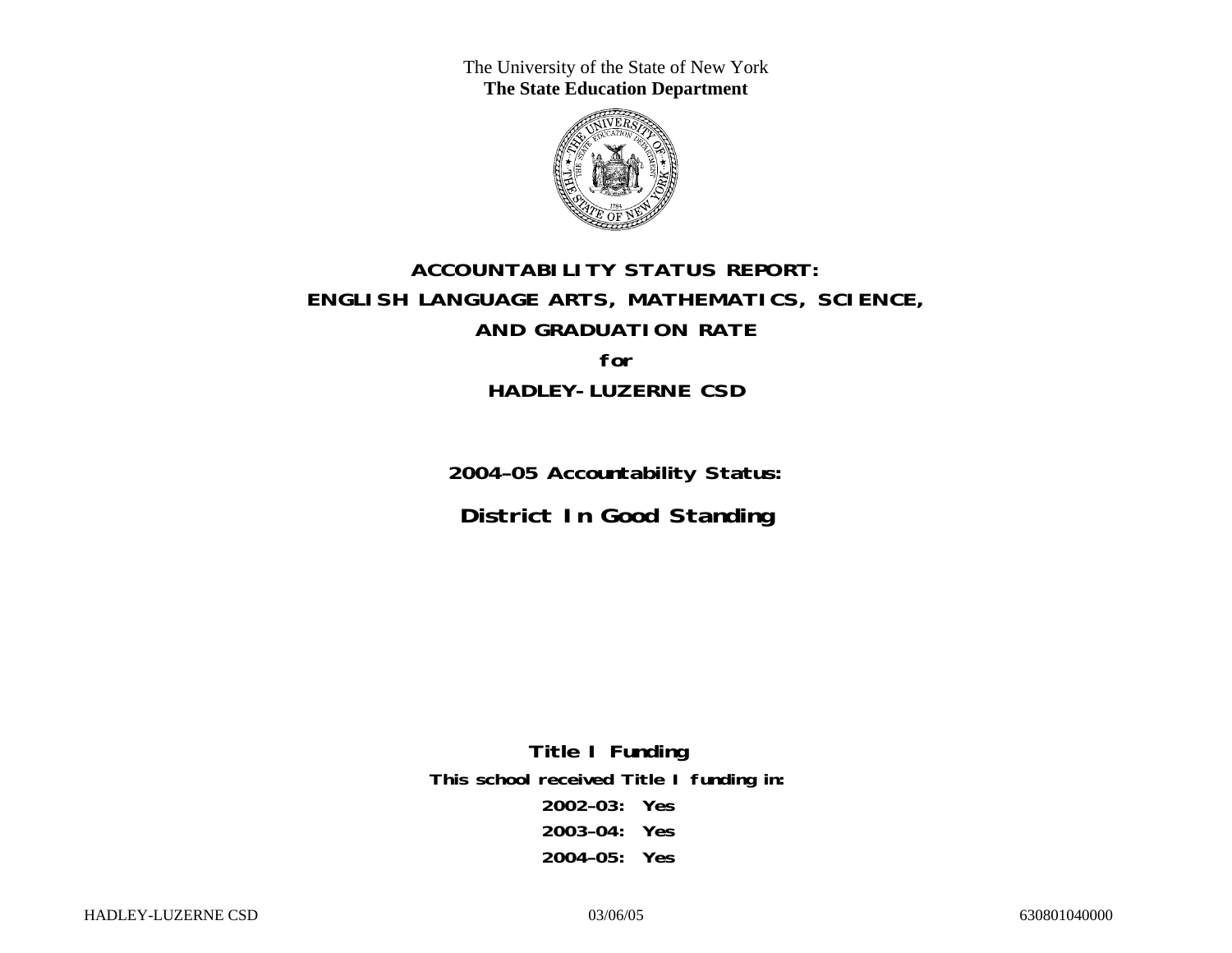### **District Accountability Status Categories**

The list below defines the district status categories of New York State's district accountability system, which is divided into a Federal Title I component and a State component. A district that does not receive Title I funding in a school year does not have a federal status in that year. Consequences for districts not in good standing can be found at: **http://www.emsc.nysed.gov/nyc/DINI/DINI2004-05.shtml**. To be removed from any improvement status, a district must make Adequate Yearly Progress (AYP) at an applicable grade level in the subject area for which it was identified for two consecutive years.

**District in Good Standing:** A district is considered to be in good standing if it has not been identified as a District in Need of Improvement, Requiring Corrective Action, Planning for Restructuring, or Requiring Academic Progress.

**District Requiring Academic Progress:** Under the State component of New York's accountability system, a district that misses making AYP at every applicable grade level in a subject area for two consecutive years is considered a District Requiring Academic Progress (Year 1) for the following year. In each succeeding year that the school fails to make AYP, the year designation is incremented by one.

**District in Need of Improvement (Year 1):** A district that misses making AYP at every applicable grade level in the same subject area for two consecutive years while receiving Title I funds is considered a District in Need of Improvement (Year 1) for the following year.

**District in Need of Improvement (Year 2):** A District in Need of Improvement (Year 1) that misses making AYP at every applicable grade level in the subject area for which it was identified while receiving Title I funds is considered a District in Need of Improvement (Year 2) for the following year.

**District Requiring Corrective Action:** A District in Need of Improvement (Year 2) that misses making AYP at every applicable grade level in the subject area for which it was

identified while receiving Title I funds is considered a District Requiring Corrective Action for the following year.

**District Planning for Restructuring:** A District Requiring Corrective Action that misses making AYP at every applicable grade level in the subject area for which it was identified while receiving Title I funds is considered a District Planning for Restructuring for the following year.

**District Restructuring:** A District Planning for Restructuring that misses making AYP at every applicable grade level in the subject area for which it was identified while receiving Title I funds is considered a District Restructuring for the following year.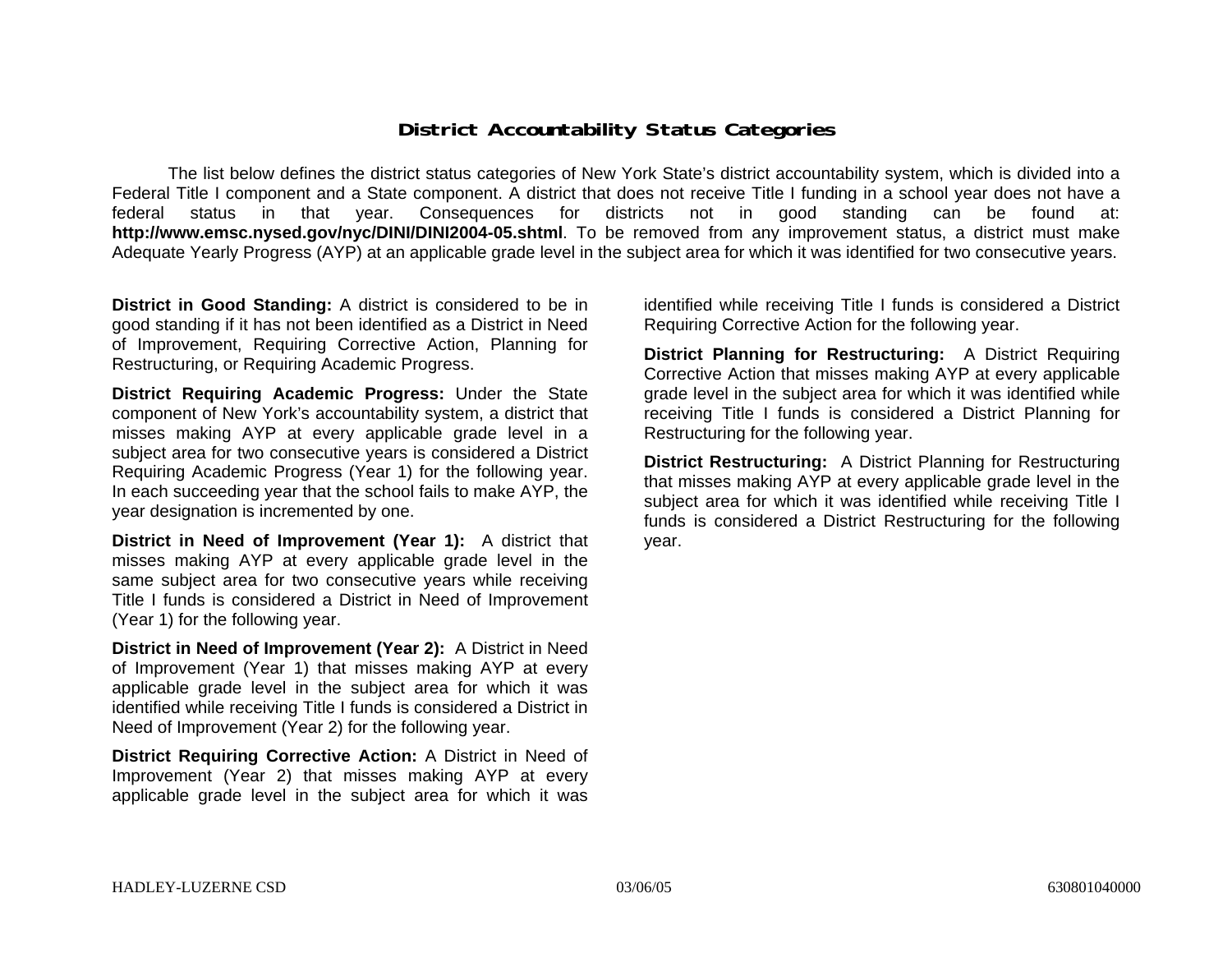## **Elementary-Level English Language Arts**

Definitions of terms, such as Performance Index and Effective Annual Measurable Objective (AMO), are in the glossary, which is the last page of this report.

#### **For a school or a district to make Adequate Yearly Progress (AYP) in 2003–04, every accountability group must make.**

**For an accountability group to make AYP in 2003–04, it must** 

- 1. meet the 95 percent participation requirement (*2003–04 Participation*), *and*
- 2. *either* meet its Effective AMO *or* make safe harbor (*2003–04 Performance* and *Standards*).

To meet the participation requirement, 95 percent of the grade 4 enrollment in each accountability group with 40 or more students must

be tested. To meet the Effective AMO, the Performance Index for each group with 30 or more continuously enrolled students must equal or exceed the Effective AMO. To make safe harbor, the Performance Index of each of these groups must equal or exceed its ELA safe harbor target *and* the group must meet the elementary-level science qualification for safe harbor. (See the elementary-level science page of this report for further information on meeting the science qualification for safe harbor.)

*ELA Safe Harbor Targets:* The elementary-level 2003–04 ELA Safe Harbor Target is calculated by using the following equation: 2002–03 PI + (200 – the 2002–03 PI) <sup>×</sup> 0.10. The 2004–05 ELA Safe Harbor Target is calculated by using the following equation: 2003–04 PI + (200 – the 2003–04 PI)  $\times$  0.10. The 2004–05 target is provided for groups whose PI was below the Effective AMO in 2003–04.

|                                   |                       | 2003-04 Participation*             |                                                         | 2003-04 Performance** |                  | 2003-04 Standards                   |                                                           | <b>Made</b>                                   | 2004-05                                           |
|-----------------------------------|-----------------------|------------------------------------|---------------------------------------------------------|-----------------------|------------------|-------------------------------------|-----------------------------------------------------------|-----------------------------------------------|---------------------------------------------------|
| <b>Accountability Group</b>       | Grade 4<br>Enrollment | Percent of<br>Enrollment<br>Tested | Count of<br>Continuously<br>Enrolled<br><b>Students</b> | Performance<br>Index  | Effective<br>AMO | <b>ELA Safe</b><br>Harbor<br>Target | Met the<br>Science<br>Qualification<br>for Safe<br>Harbor | <b>AYP</b> in<br><b>ELA</b> in<br>$2003 - 04$ | <b>ELA Safe</b><br><b>Harbor</b><br><b>Target</b> |
| All Students                      | 91                    | 98%                                | 88                                                      | 141                   | 112              |                                     |                                                           | <b>YES</b>                                    |                                                   |
| <b>Students with Disabilities</b> | 15                    |                                    | 13                                                      |                       |                  |                                     |                                                           |                                               |                                                   |
| American Indian/Alaskan Native    |                       |                                    |                                                         |                       |                  |                                     |                                                           |                                               |                                                   |
| Black                             | $\overline{2}$        |                                    | $\overline{2}$                                          |                       |                  |                                     |                                                           |                                               |                                                   |
| Hispanic                          |                       |                                    |                                                         |                       |                  |                                     |                                                           |                                               |                                                   |
| Asian or Pacific Islander         |                       |                                    |                                                         |                       |                  |                                     |                                                           |                                               |                                                   |
| White                             | 88                    | 98%                                | 85                                                      | 142                   | 112              |                                     |                                                           | <b>YES</b>                                    |                                                   |
| Limited English Proficient        |                       |                                    |                                                         |                       |                  |                                     |                                                           |                                               |                                                   |
| Economically Disadvantaged        | 41                    | 95%                                | 39                                                      | 118                   | 107              |                                     |                                                           | <b>YES</b>                                    |                                                   |
| <b>Final AYP Determination</b>    |                       |                                    |                                                         |                       |                  |                                     |                                                           | <b>YES</b>                                    |                                                   |

\*Students who were excused from testing for medical reasons are not included in the enrollment count. If the participation rate of an accountability group fell below 95 percent in 2003–04, the enrollment shown is the sum of 2002–03 and 2003–04 enrollments and the percent tested is the weighted average of the participation rates over those two years. \*\*For schools with fewer than 30 continuously enrolled tested students in 2003–04, data for 2002–03 and 2003–04 were combined to determine counts and PIs.

\*\*\*Groups with a "\*\*\*" are not required to meet the science qualification for safe harbor to make safe harbor in English and mathematics because fewer than 30 students in the group were administered the science test.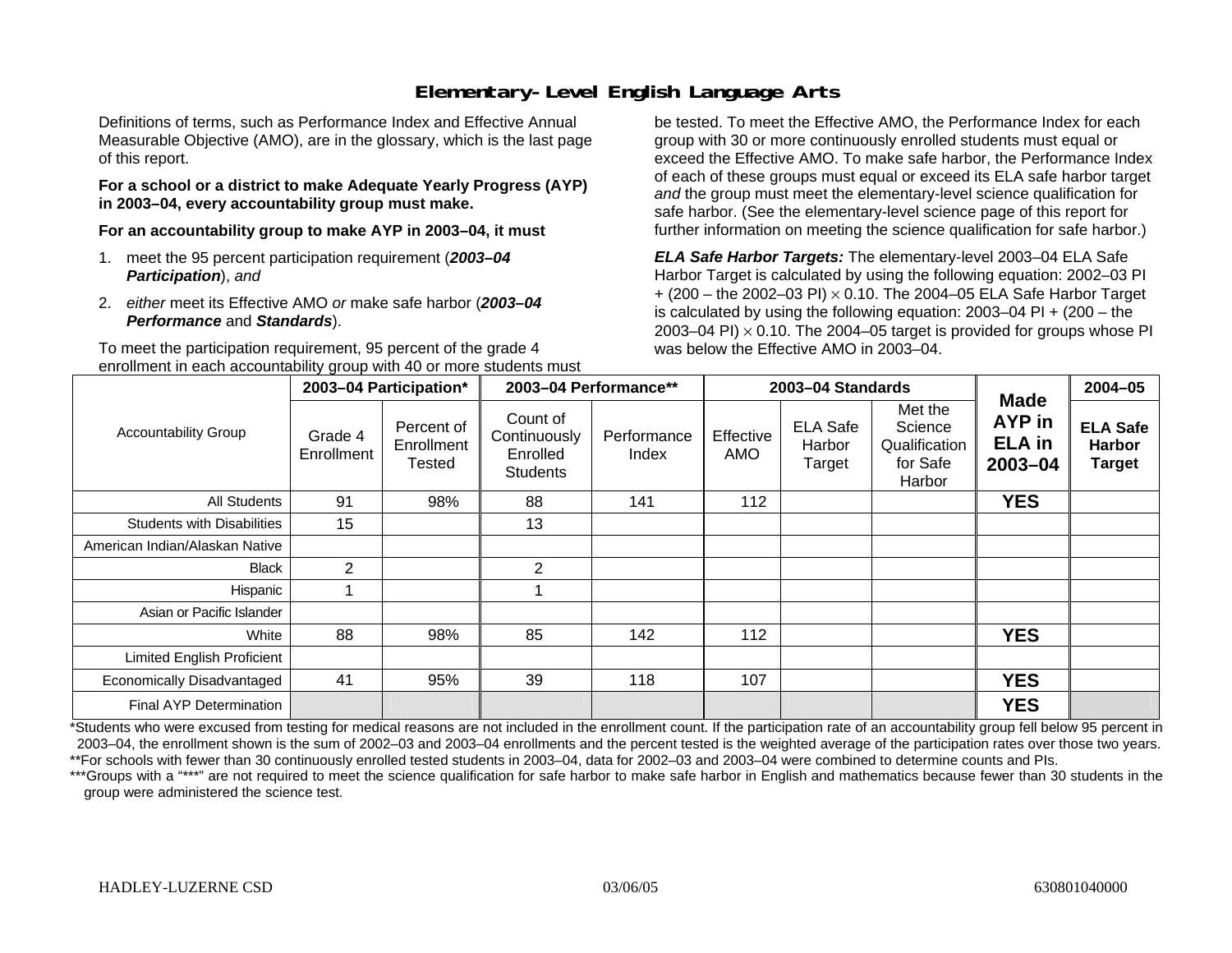### **Elementary-Level Mathematics**

Definitions of terms, such as Performance Index and Effective Annual Measurable Objective (AMO), are in the glossary, which is the last page of this report.

**For a school or a district to make Adequate Yearly Progress (AYP) in 2003–04, every accountability group must make AYP.** 

**For an accountability group to make AYP in 2003–04, it must** 

- 1. meet the 95 percent participation requirement (*2003–04 Participation*), *and*
- 2. *either* meet its Effective AMO *or* make safe harbor (*2003–04 Performance* and *Standards*).

To meet the participation requirement, 95 percent of the grade 4 enrollment in each accountability group with 40 or more students must be tested. To meet the Effective AMO, the Performance Index for each group with 30 or more continuously enrolled students must equal or exceed the Effective AMO. To make safe harbor, the Performance Index of each of these groups must equal or exceed its math safe harbor target *and* the group must meet the elementary-level science qualification for safe harbor. (See the elementary-level science page of this report for further information on meeting the science qualification for safe harbor.)

*Math Safe Harbor Targets:* The elementary-level 2003–04 Math Safe Harbor Target is calculated by using the following equation: 2002–03 PI + (200 – the 2002–03 PI) <sup>×</sup> 0.10. The 2004–05 Math Safe Harbor Target is calculated by using the following equation: 2003–04 PI + (200 – the 2003–04 PI)  $\times$  0.10. The 2004–05 target is provided for groups whose PI was below the Effective AMO in 2003–04.

|                                   |                       | 2003-04 Participation*             |                                                         | 2003-04 Performance** |                  | 2003-04 Standards             |                                                           |                                             | 2004-05                                            |
|-----------------------------------|-----------------------|------------------------------------|---------------------------------------------------------|-----------------------|------------------|-------------------------------|-----------------------------------------------------------|---------------------------------------------|----------------------------------------------------|
| <b>Accountability Group</b>       | Grade 4<br>Enrollment | Percent of<br>Enrollment<br>Tested | Count of<br>Continuously<br>Enrolled<br><b>Students</b> | Performance<br>Index  | Effective<br>AMO | Math Safe<br>Harbor<br>Target | Met the<br>Science<br>Qualification<br>for Safe<br>Harbor | <b>Made</b><br>AYP in<br>Math in<br>2003-04 | <b>Math Safe</b><br><b>Harbor</b><br><b>Target</b> |
| All Students                      | 90                    | 99%                                | 88                                                      | 165                   | 125              |                               |                                                           | <b>YES</b>                                  |                                                    |
| <b>Students with Disabilities</b> | 15                    |                                    | 14                                                      |                       |                  |                               |                                                           |                                             |                                                    |
| American Indian/Alaskan Native    |                       |                                    |                                                         |                       |                  |                               |                                                           |                                             |                                                    |
| <b>Black</b>                      | $\overline{2}$        |                                    | 2                                                       |                       |                  |                               |                                                           |                                             |                                                    |
| Hispanic                          |                       |                                    |                                                         |                       |                  |                               |                                                           |                                             |                                                    |
| Asian or Pacific Islander         |                       |                                    |                                                         |                       |                  |                               |                                                           |                                             |                                                    |
| White                             | 87                    | 99%                                | 85                                                      | 166                   | 125              |                               |                                                           | <b>YES</b>                                  |                                                    |
| <b>Limited English Proficient</b> |                       |                                    |                                                         |                       |                  |                               |                                                           |                                             |                                                    |
| Economically Disadvantaged        | 41                    | 98%                                | 39                                                      | 149                   | 120              |                               |                                                           | <b>YES</b>                                  |                                                    |
| Final AYP Determination           |                       |                                    |                                                         |                       |                  |                               |                                                           | <b>YES</b>                                  |                                                    |

\*Students who were excused from testing for medical reasons are not included in the enrollment count. If the participation rate of an accountability group fell below 95 percent in 2003–04, the enrollment shown is the sum of 2002–03 and 2003–04 enrollments and the percent tested is the weighted average of the participation rates over those two years.

\*\*For schools with fewer than 30 continuously enrolled tested students in 2003–04, data for 2002–03 and 2003–04 were combined to determine counts and PIs.

\*\*\*Groups with a "\*\*\*" are not required to meet the science qualification for safe harbor to make safe harbor in English and mathematics because fewer than 30 students in the group were administered the science test.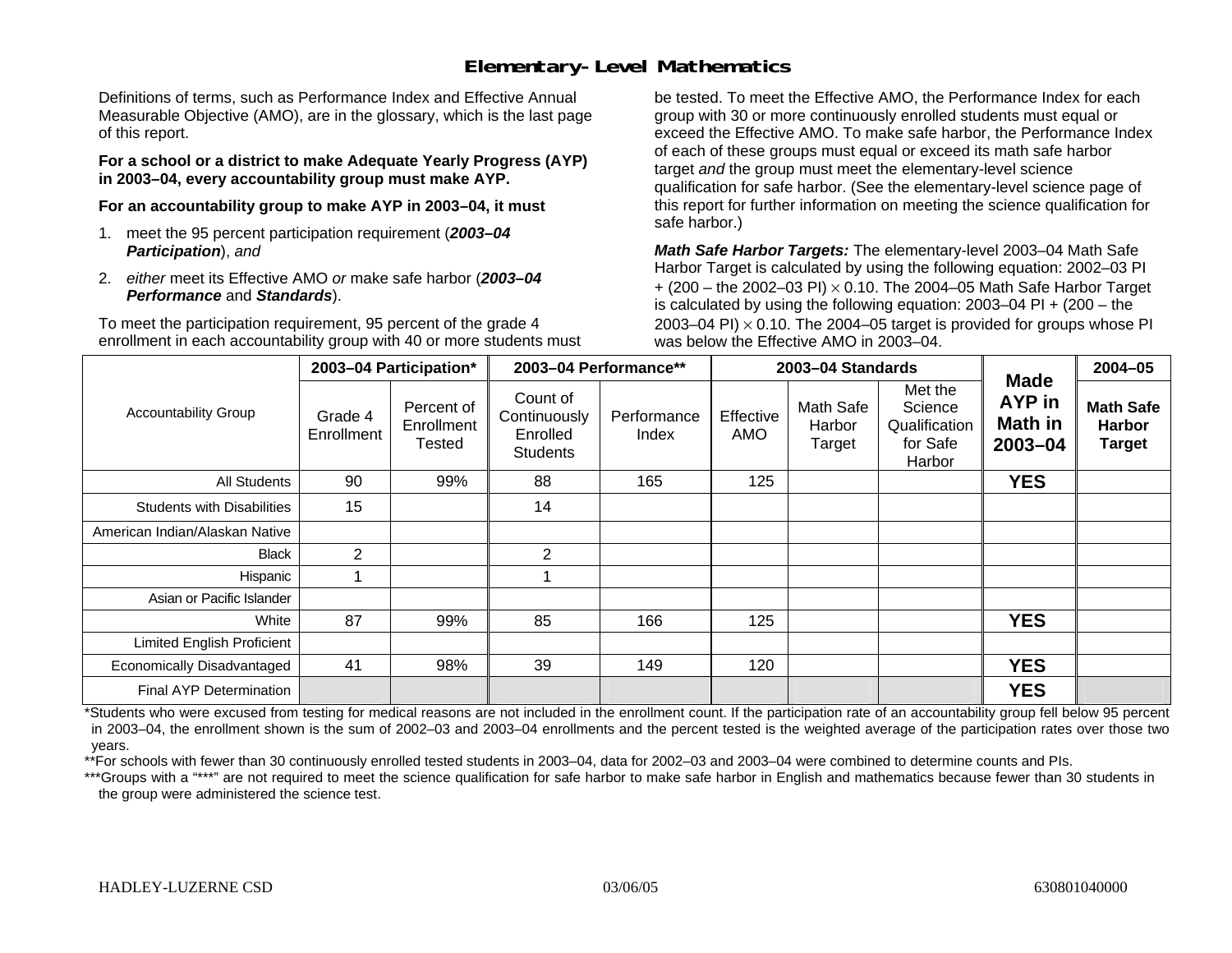### **Elementary-Level Science**

Definitions of terms, such as Progress Target and Adequate Yearly Progress (AYP), are in the glossary, which is the last page of this report.

*Made AYP in Science in 2003–04:* For a school or a district to make AYP in science, the Performance Index (PI) for the "All Students" group must equal or exceed the State Science Standard or the Science Progress Target.

*State Designated Level (SDL):* The score that students taking the elementary-level science test in 2002–03 must have equaled or exceeded on the written portion of the test to have met the State Science Standard.

*Qualification for Safe Harbor in Elementary-Level ELA and Math:* For an accountability group to be considered Qualified for Safe Harbor in Elementary-Level ELA and Math, the PI must equal or exceed the State Science Standard or the Science Progress Target in elementarylevel science for that group. Groups with fewer than 30 students tested in elementary-level science are not subject to this qualification criterion.

*Science Progress Targets:* The elementary-level 2003–04 Science Progress Target is calculated by multiplying the 2002–03 Percent At or Above SDL by two and then adding one point. The 2004–05 Science Progress Target is calculated by adding one point to the 2003–04 PI. The 2004–05 target is provided for groups whose PI was below the State Science Standard in 2003–04.

|                                   |                                                         | 2003-04 Performance* |                                     | 2003-04 Standards             |                                             | $2003 - 04$                                                             | $2004 - 05$                   |
|-----------------------------------|---------------------------------------------------------|----------------------|-------------------------------------|-------------------------------|---------------------------------------------|-------------------------------------------------------------------------|-------------------------------|
| <b>Accountability Group</b>       | Count of<br>Continuously<br>Enrolled<br><b>Students</b> | Performance<br>Index | <b>State</b><br>Science<br>Standard | Science<br>Progress<br>Target | <b>Made AYP</b><br>in Science<br>in 2003-04 | Qualified for<br>Safe Harbor in<br>Elementary-<br>Level ELA and<br>Math | Science<br>Progress<br>Target |
| All Students                      | 88                                                      | 176                  | 100                                 |                               | <b>YES</b>                                  | <b>YES</b>                                                              |                               |
| <b>Students with Disabilities</b> | 14                                                      |                      |                                     |                               |                                             |                                                                         |                               |
| American Indian/Alaskan Native    |                                                         |                      |                                     |                               |                                             |                                                                         |                               |
| <b>Black</b>                      | 2                                                       |                      |                                     |                               |                                             |                                                                         |                               |
| Hispanic                          |                                                         |                      |                                     |                               |                                             |                                                                         |                               |
| Asian or Pacific Islander         |                                                         |                      |                                     |                               |                                             |                                                                         |                               |
| White                             | 85                                                      | 178                  | 100                                 |                               |                                             | <b>YES</b>                                                              |                               |
| Limited English Proficient        |                                                         |                      |                                     |                               |                                             |                                                                         |                               |
| Economically Disadvantaged        | 39                                                      | 169                  | 100                                 |                               |                                             | <b>YES</b>                                                              |                               |
| <b>Final AYP Determination</b>    |                                                         |                      |                                     |                               | <b>YES</b>                                  |                                                                         |                               |

\*For schools with fewer than 30 continuously enrolled students in 2003–04, data for 2002–03 and 2003–04 were combined to determine counts and Performance Indices.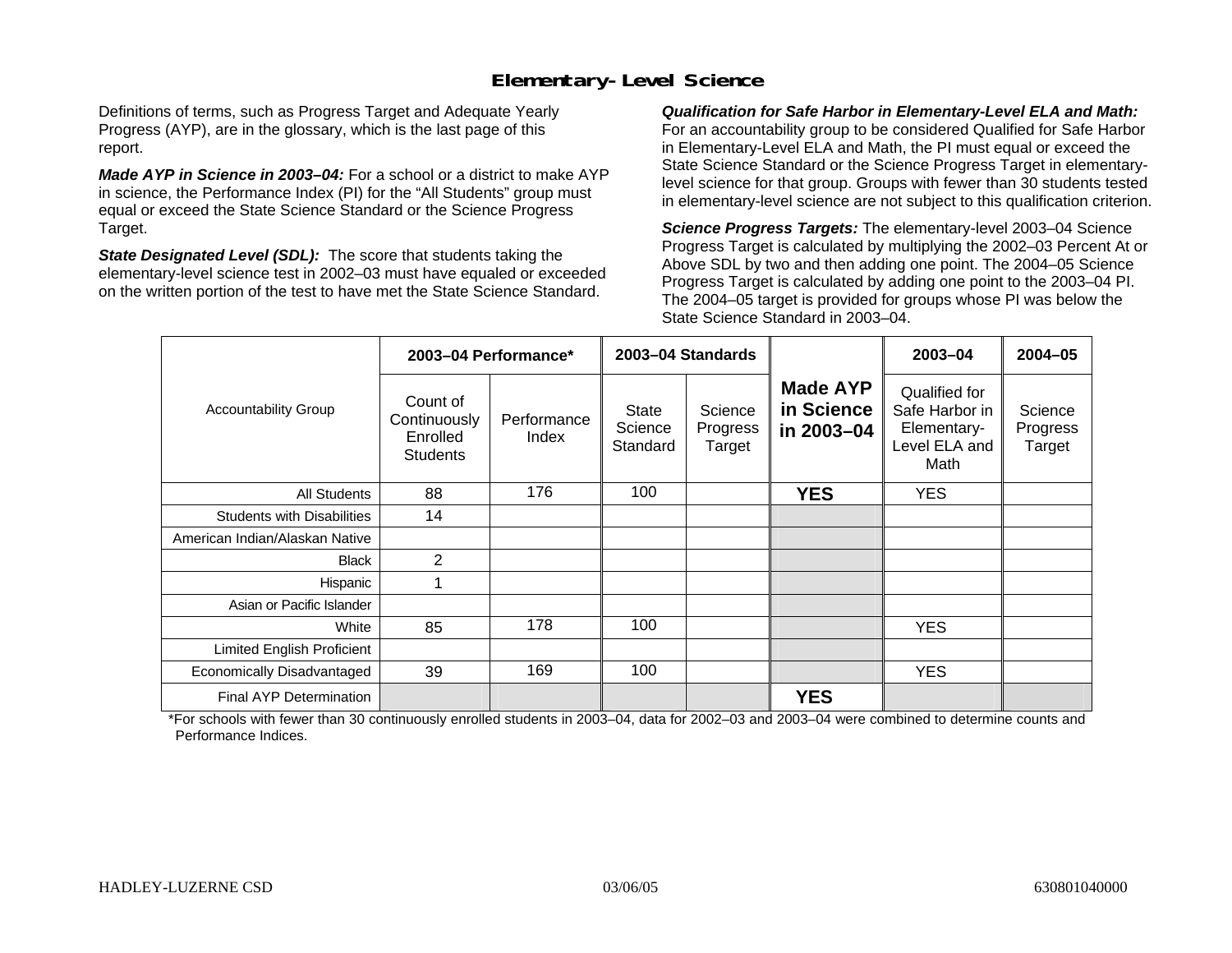## **Middle-Level English Language Arts**

Definitions of terms, such as Performance Index and Effective Annual Measurable Objective (AMO), are in the glossary, which is the last page of this report.

#### **For a school or a district to make Adequate Yearly Progress (AYP) in 2003–04, every accountability group must make AYP.**

**For an accountability group to make AYP in 2003–04, it must** 

- 1. meet the 95 percent participation requirement (*2003–04 Participation*), *and*
- 2. *either* meet its Effective AMO *or* make safe harbor (*2003–04 Performance* and *Standards*).

To meet the participation requirement, 95 percent of the grade 8 enrollment in each accountability group with 40 or more students must be tested. To meet the Effective AMO, the Performance Index for each group with 30 or more continuously enrolled students must equal or exceed the Effective AMO. To make safe harbor, the Performance Index of each of these groups must equal or exceed its ELA safe harbor target *and* the group must meet the middle-level science qualification for safe harbor. (See the middle-level science page of this report for further information on meeting the science qualification for safe harbor.)

*ELA Safe Harbor Targets:* The middle-level 2003–04 ELA Safe Harbor Target is calculated by using the following equation: 2002–03 PI + (200 – the 2002–03 PI)  $\times$  0.10. The 2004–05 ELA Safe Harbor Target is calculated by using the following equation:  $2003-04$  PI +  $(200 -$ the 2003–04 PI)  $\times$  0.10. The 2004–05 target is provided for groups whose PI was below the Effective AMO in 2003–04.

|                                   |                       | 2003-04 Participation*             |                                                         | 2003-04 Performance** |                  | 2003-04 Standards                   |                                                           | <b>Made</b>                                   | $2004 - 05$                                       |
|-----------------------------------|-----------------------|------------------------------------|---------------------------------------------------------|-----------------------|------------------|-------------------------------------|-----------------------------------------------------------|-----------------------------------------------|---------------------------------------------------|
| <b>Accountability Group</b>       | Grade 8<br>Enrollment | Percent of<br>Enrollment<br>Tested | Count of<br>Continuously<br>Enrolled<br><b>Students</b> | Performance<br>Index  | Effective<br>AMO | <b>ELA Safe</b><br>Harbor<br>Target | Met the<br>Science<br>Qualification<br>for Safe<br>Harbor | <b>AYP</b> in<br><b>ELA</b> in<br>$2003 - 04$ | <b>ELA Safe</b><br><b>Harbor</b><br><b>Target</b> |
| <b>All Students</b>               | 84                    | 100%                               | 81                                                      | 144                   | 96               |                                     |                                                           | <b>YES</b>                                    |                                                   |
| <b>Students with Disabilities</b> | 12                    |                                    | 12                                                      |                       |                  |                                     |                                                           |                                               |                                                   |
| American Indian/Alaskan Native    |                       |                                    |                                                         |                       |                  |                                     |                                                           |                                               |                                                   |
| <b>Black</b>                      |                       |                                    |                                                         |                       |                  |                                     |                                                           |                                               |                                                   |
| Hispanic                          |                       |                                    |                                                         |                       |                  |                                     |                                                           |                                               |                                                   |
| Asian or Pacific Islander         | 3                     |                                    | 3                                                       |                       |                  |                                     |                                                           |                                               |                                                   |
| White                             | 81                    | 100%                               | 78                                                      | 145                   | 96               |                                     |                                                           | <b>YES</b>                                    |                                                   |
| Limited English Proficient        |                       |                                    |                                                         |                       |                  |                                     |                                                           |                                               |                                                   |
| Economically Disadvantaged        | 28                    |                                    | 26                                                      |                       |                  |                                     |                                                           |                                               |                                                   |
| Final AYP Determination           |                       |                                    |                                                         |                       |                  |                                     |                                                           | <b>YES</b>                                    |                                                   |

\*Students who were excused from testing for medical reasons are not included in the enrollment count. If the participation rate of an accountability group fell below 95 percent in 2003–04, the enrollment shown is the sum of 2002–03 and 2003–04 enrollments and the percent tested is the weighted average of the participation rates over those two years.

\*\*For schools with fewer than 30 continuously enrolled tested students in 2003–04, data for 2002–03 and 2003–04 were combined to determine counts and PIs.

\*\*\*Groups with a "\*\*\*" are not required to meet the science qualification for safe harbor to make safe harbor in English and mathematics because fewer than 30 students in the group were administered the science test.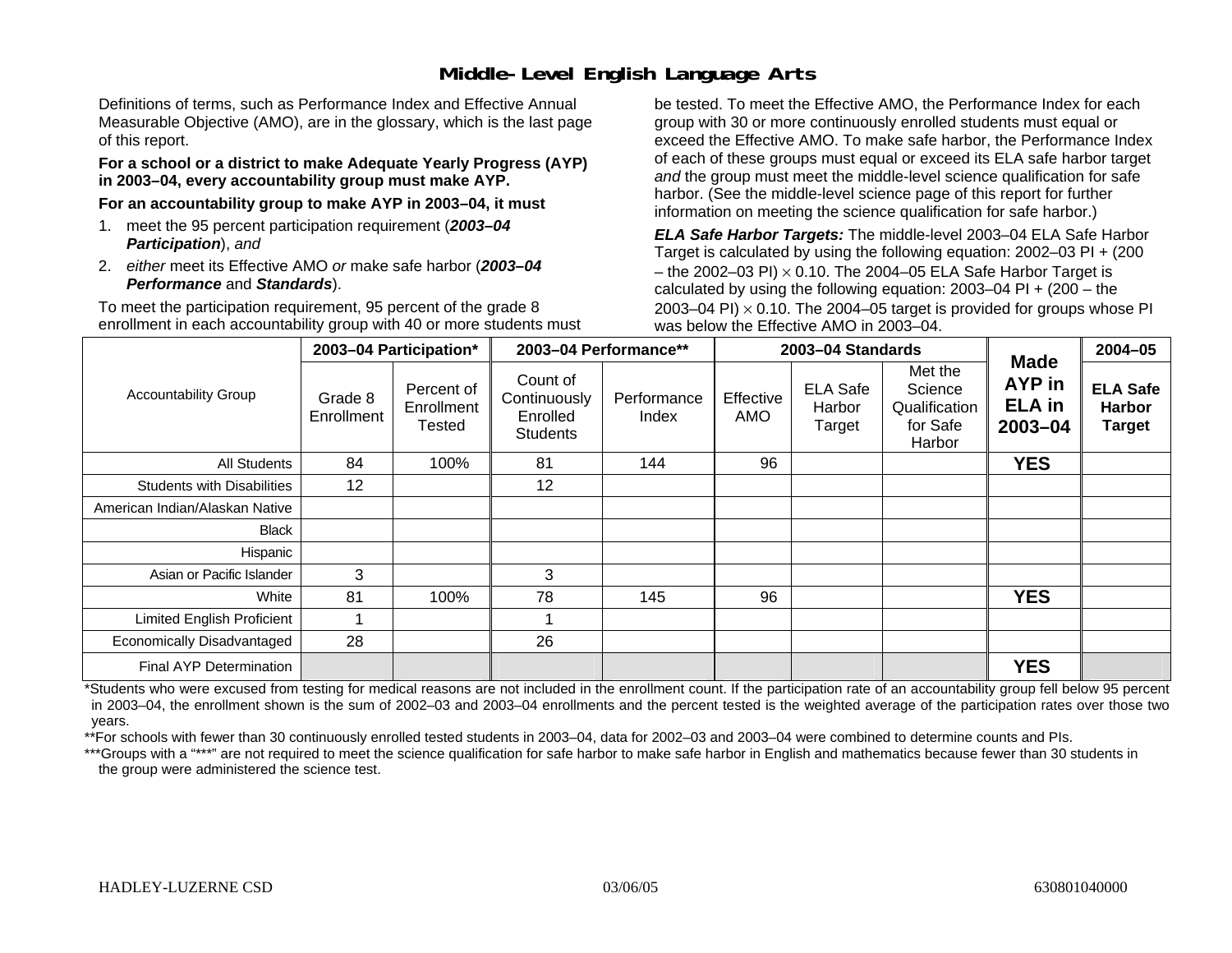## **Middle-Level Mathematics**

Definitions of terms, such as Performance Index and Effective Annual Measurable Objective (AMO), are in the glossary, which is the last page of this report.

#### **For a school or a district to make Adequate Yearly Progress (AYP) in 2003–04, every accountability group must make AYP.**

**For an accountability group to make AYP in 2003–04, it must** 

- 1. meet the 95 percent participation requirement (*2003–04 Participation*), *and*
- 2. *either* meet its Effective AMO *or* make safe harbor (*2003–04 Performance* and *Standards*).

To meet the participation requirement, 95 percent of the grade 8 enrollment in each accountability group with 40 or more students must be tested. To meet the Effective AMO, the Performance Index for each group with 30 or more continuously enrolled students must equal or exceed the Effective AMO. To make safe harbor, the Performance Index of each of these groups must equal or exceed its math safe harbor target *and* the group must meet the middle-level science qualification for safe harbor. (See the middle-level science page of this report for further information on meeting the science qualification for safe harbor.)

*Math Safe Harbor Targets:* The middle-level 2003–04 Math Safe Harbor Target is calculated by using the following equation: 2002–03 PI + (200 – the 2002–03 PI) <sup>×</sup> 0.10. The 2004–05 Math Safe Harbor Target is calculated by using the following equation: 2003–04 PI + (200 – the 2003–04 PI)  $\times$  0.10. The 2004–05 target is provided for groups whose PI was below the Effective AMO in 2003–04.

|                                   |                       | 2003-04 Participation*             | 2003-04 Performance**                                   |                      |                  | 2003-04 Standards             |                                                           |                                                               | $2004 - 05$                                        |
|-----------------------------------|-----------------------|------------------------------------|---------------------------------------------------------|----------------------|------------------|-------------------------------|-----------------------------------------------------------|---------------------------------------------------------------|----------------------------------------------------|
| <b>Accountability Group</b>       | Grade 8<br>Enrollment | Percent of<br>Enrollment<br>Tested | Count of<br>Continuously<br>Enrolled<br><b>Students</b> | Performance<br>Index | Effective<br>AMO | Math Safe<br>Harbor<br>Target | Met the<br>Science<br>Qualification<br>for Safe<br>Harbor | <b>Made</b><br><b>AYP</b> in<br><b>Math in</b><br>$2003 - 04$ | <b>Math Safe</b><br><b>Harbor</b><br><b>Target</b> |
| All Students                      | 82                    | 99%                                | 78                                                      | 165                  | 70               |                               |                                                           | <b>YES</b>                                                    |                                                    |
| <b>Students with Disabilities</b> | 11                    |                                    | 11                                                      |                      |                  |                               |                                                           |                                                               |                                                    |
| American Indian/Alaskan Native    |                       |                                    |                                                         |                      |                  |                               |                                                           |                                                               |                                                    |
| <b>Black</b>                      |                       |                                    |                                                         |                      |                  |                               |                                                           |                                                               |                                                    |
| Hispanic                          |                       |                                    |                                                         |                      |                  |                               |                                                           |                                                               |                                                    |
| Asian or Pacific Islander         | 3                     |                                    | 3                                                       |                      |                  |                               |                                                           |                                                               |                                                    |
| White                             | 79                    | 99%                                | 75                                                      | 167                  | 70               |                               |                                                           | <b>YES</b>                                                    |                                                    |
| <b>Limited English Proficient</b> |                       |                                    |                                                         |                      |                  |                               |                                                           |                                                               |                                                    |
| Economically Disadvantaged        | 25                    |                                    | 24                                                      |                      |                  |                               |                                                           |                                                               |                                                    |
| <b>Final AYP Determination</b>    |                       |                                    |                                                         |                      |                  |                               |                                                           | <b>YES</b>                                                    |                                                    |

\*Students who were excused from testing for medical reasons are not included in the enrollment count. If the participation rate of an accountability group fell below 95 percent in 2003–04, the enrollment shown is the sum of 2002–03 and 2003–04 enrollments and the percent tested is the weighted average of the participation rates over those two years.

\*\*For schools with fewer than 30 continuously enrolled tested students in 2003–04, data for 2002–03 and 2003–04 were combined to determine counts and PIs.

\*\*\*Groups with a "\*\*\*" are not required to meet the science qualification for safe harbor to make safe harbor in English and mathematics because fewer than 30 students in the group were administered the science test.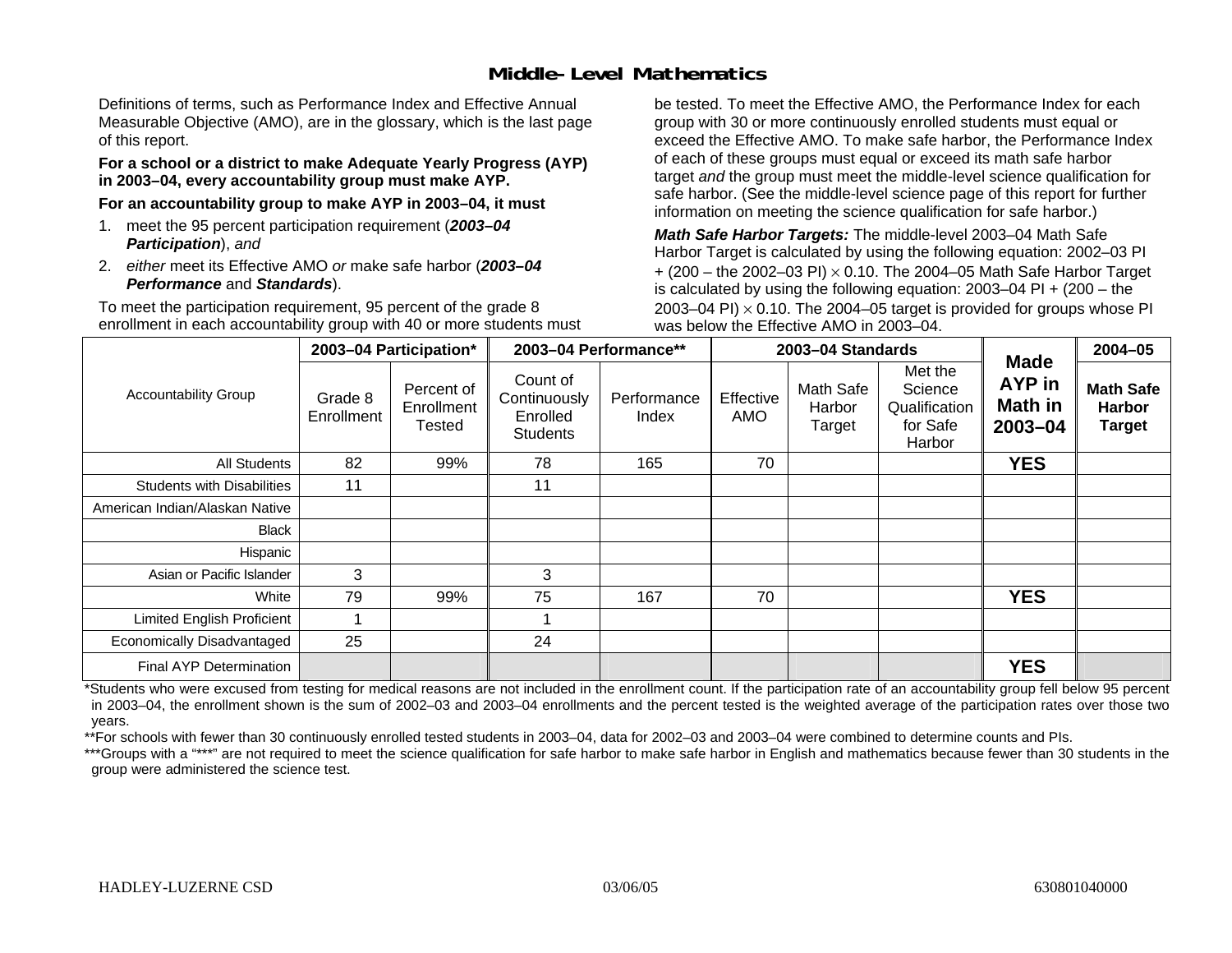### **Middle-Level Science**

Definitions of terms, such as Progress Target and Adequate Yearly Progress (AYP), are in the glossary, which is the last page of this report.

*Made AYP in Science in 2003–04:* For a school or a district to make AYP in science, the Performance Index (PI) for the "All Students" group must equal or exceed the State Science Standard or the Science Progress Target.

*Qualification for Safe Harbor in Middle-Level ELA and Math:* For an accountability group to be considered Qualified for Safe Harbor in

Middle-Level ELA and Math, the PI must equal or exceed the State Science Standard or the Science Progress Target in middle-level science for that group. Groups with fewer than 30 students tested in middle-level science are not subject to this qualification criterion.

*Science Progress Targets:* The middle-level 2003–04 Science Progress Target is calculated by adding one point to the 2002–03 PI. The 2004–05 Science Progress Target is calculated by adding one point to the 2003–04 PI. The 2004–05 target is provided for groups whose PI was below the State Science Standard in 2003–04.

|                                   |                                                         | 2003-04 Performance* |                              | 2003-04 Standards             |                                             | 2003-04                                                                | $2004 - 05$                   |
|-----------------------------------|---------------------------------------------------------|----------------------|------------------------------|-------------------------------|---------------------------------------------|------------------------------------------------------------------------|-------------------------------|
| <b>Accountability Group</b>       | Count of<br>Continuously<br>Enrolled<br><b>Students</b> | Performance<br>Index | State<br>Science<br>Standard | Science<br>Progress<br>Target | <b>Made AYP</b><br>in Science<br>in 2003-04 | Qualified<br>for Safe<br>Harbor in<br>Middle-<br>Level ELA<br>and Math | Science<br>Progress<br>Target |
| <b>All Students</b>               | 79                                                      | 185                  | 100                          |                               | <b>YES</b>                                  | <b>YES</b>                                                             |                               |
| <b>Students with Disabilities</b> | 11                                                      |                      |                              |                               |                                             |                                                                        |                               |
| American Indian/Alaskan Native    |                                                         |                      |                              |                               |                                             |                                                                        |                               |
| <b>Black</b>                      |                                                         |                      |                              |                               |                                             |                                                                        |                               |
| Hispanic                          |                                                         |                      |                              |                               |                                             |                                                                        |                               |
| Asian or Pacific Islander         | 3                                                       |                      |                              |                               |                                             |                                                                        |                               |
| White                             | 76                                                      | 186                  | 100                          |                               |                                             | <b>YES</b>                                                             |                               |
| Limited English Proficient        | 1                                                       |                      |                              |                               |                                             |                                                                        |                               |
| Economically Disadvantaged        | 24                                                      |                      |                              |                               |                                             |                                                                        |                               |
| Final AYP Determination           |                                                         |                      |                              |                               | <b>YES</b>                                  |                                                                        |                               |

\*For schools with fewer than 30 continuously enrolled students in 2003–04, data for 2002–03 and 2003–04 were combined to determine counts and PIs.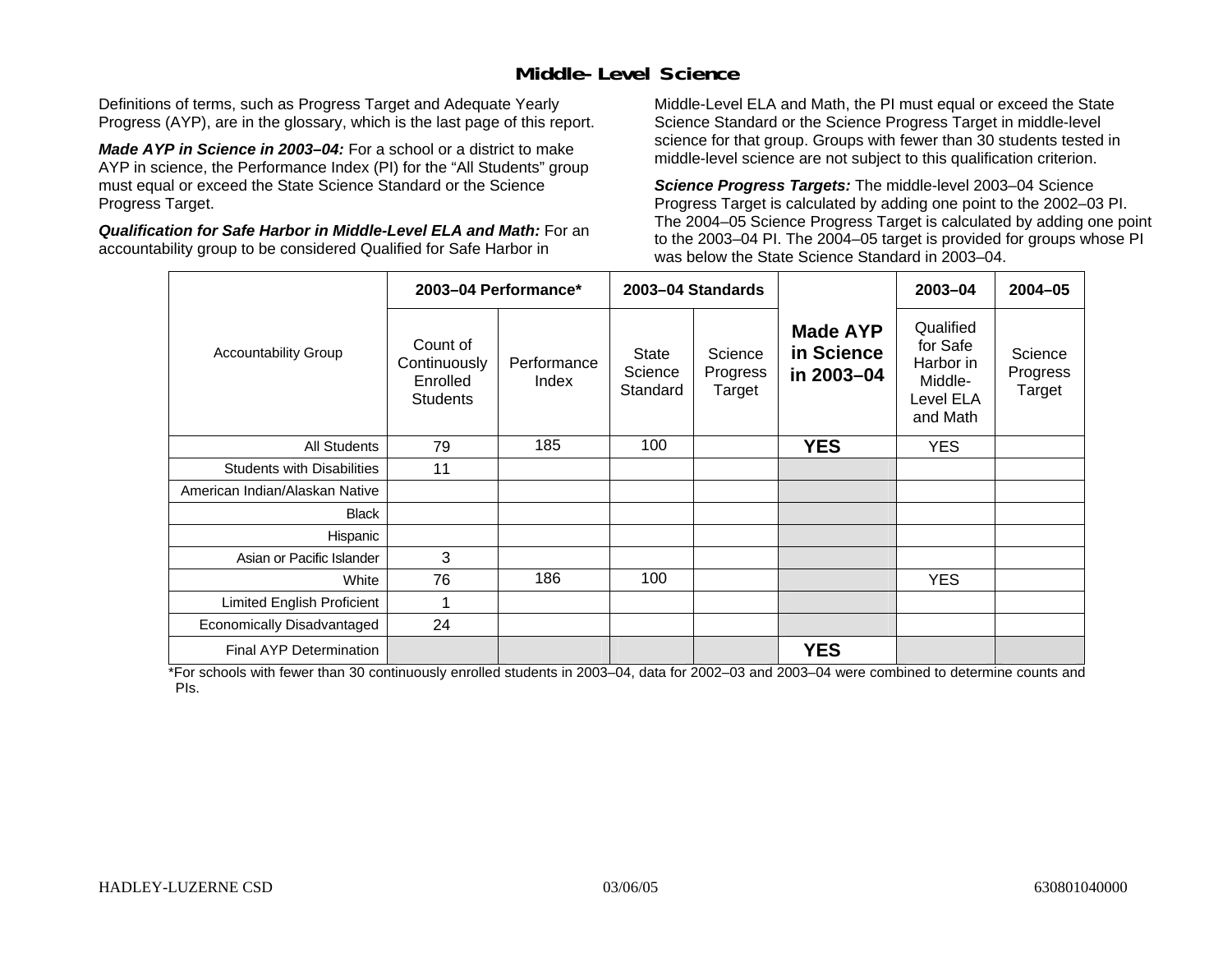## **Secondary-Level English Language Arts**

Definitions of terms, such as Performance Index and Effective Annual Measurable Objective (AMO), are in the glossary, which is the last page of this report.

#### **For a school or a district to make Adequate Yearly Progress (AYP) in 2003–04, every accountability group must make AYP.**

**For an accountability group to make AYP in 2003–04,** 95 percent of seniors in each accountability group of 40 or more must have taken an English examination that meets the student graduation requirement. Each group must also meet its Effective AMO *or* make safe harbor (*2003–04 Performance* and *Standards*). To meet the Effective AMO, the Performance Index for each group with 30 or more cohort members must equal or exceed the Effective AMO. To make safe harbor, the

Performance Index of each of these groups must equal or exceed its ELA safe harbor target *and* the group must meet the graduation-rate qualification for safe harbor. (See the graduation-rate page of this report for further information on meeting the graduation-rate qualification for safe harbor.)

*ELA Safe Harbor Targets:* The secondary-level 2003–04 ELA Safe Harbor Target is calculated by using the following equation: 2002–03 PI + (200 – the 2002–03 PI) <sup>×</sup> 0.10. The 2004–05 ELA Safe Harbor Target is calculated by using the following equation: 2003–04 PI + (200 – the 2003–04 PI)  $\times$  0.10. The 2004–05 target is provided for groups whose PI was below the Effective AMO in 2003–04.

|                                   | 2003-04 Participation             |                                           | 2003-04 Performance*                                        |                      |                  | 2003-04 Standards                      |                                                                    |                                                   | $2004 - 05$                            |
|-----------------------------------|-----------------------------------|-------------------------------------------|-------------------------------------------------------------|----------------------|------------------|----------------------------------------|--------------------------------------------------------------------|---------------------------------------------------|----------------------------------------|
| <b>Accountability Group</b>       | Count of<br>Seniors in<br>2003-04 | Percent<br>οf<br><b>Seniors</b><br>Tested | Count of 2000<br>Accountability<br>Cohort<br><b>Members</b> | Performance<br>Index | Effective<br>AMO | <b>ELA</b><br>Safe<br>Harbor<br>Target | Met the<br>Graduation-<br>Rate<br>Qualification for<br>Safe Harbor | <b>Made</b><br>AYP in<br><b>ELA</b> in<br>2003-04 | <b>ELA</b><br>Safe<br>Harbor<br>Target |
| All Students                      | 84                                | 98%                                       | 70                                                          | 190                  | 131              |                                        |                                                                    | <b>YES</b>                                        |                                        |
| <b>Students with Disabilities</b> | $\overline{2}$                    |                                           |                                                             |                      |                  |                                        |                                                                    |                                                   |                                        |
| American Indian/Alaskan<br>Native |                                   |                                           |                                                             |                      |                  |                                        |                                                                    |                                                   |                                        |
| <b>Black</b>                      |                                   |                                           |                                                             |                      |                  |                                        |                                                                    |                                                   |                                        |
| Hispanic                          |                                   |                                           |                                                             |                      |                  |                                        |                                                                    |                                                   |                                        |
| Asian or Pacific Islander         |                                   |                                           |                                                             |                      |                  |                                        |                                                                    |                                                   |                                        |
| White                             | 82                                | 98%                                       | 68                                                          | 190                  | 130              |                                        |                                                                    | <b>YES</b>                                        |                                        |
| <b>Limited English Proficient</b> |                                   |                                           |                                                             |                      |                  |                                        |                                                                    |                                                   |                                        |
| Economically<br>Disadvantaged     | 13                                |                                           | 13                                                          |                      |                  |                                        |                                                                    |                                                   |                                        |
| Final AYP Determination           |                                   |                                           |                                                             |                      |                  |                                        |                                                                    | <b>YES</b>                                        |                                        |

\*For schools with fewer than thirty 2000 accountability cohort members, 1999 and 2000 cohort data were combined to determine counts and PIs.

\*\*Groups with a "\*\*" are not required to meet the graduation-rate qualification for safe harbor, because fewer than 30 members in the 1999 graduation-rate cohort were in those groups.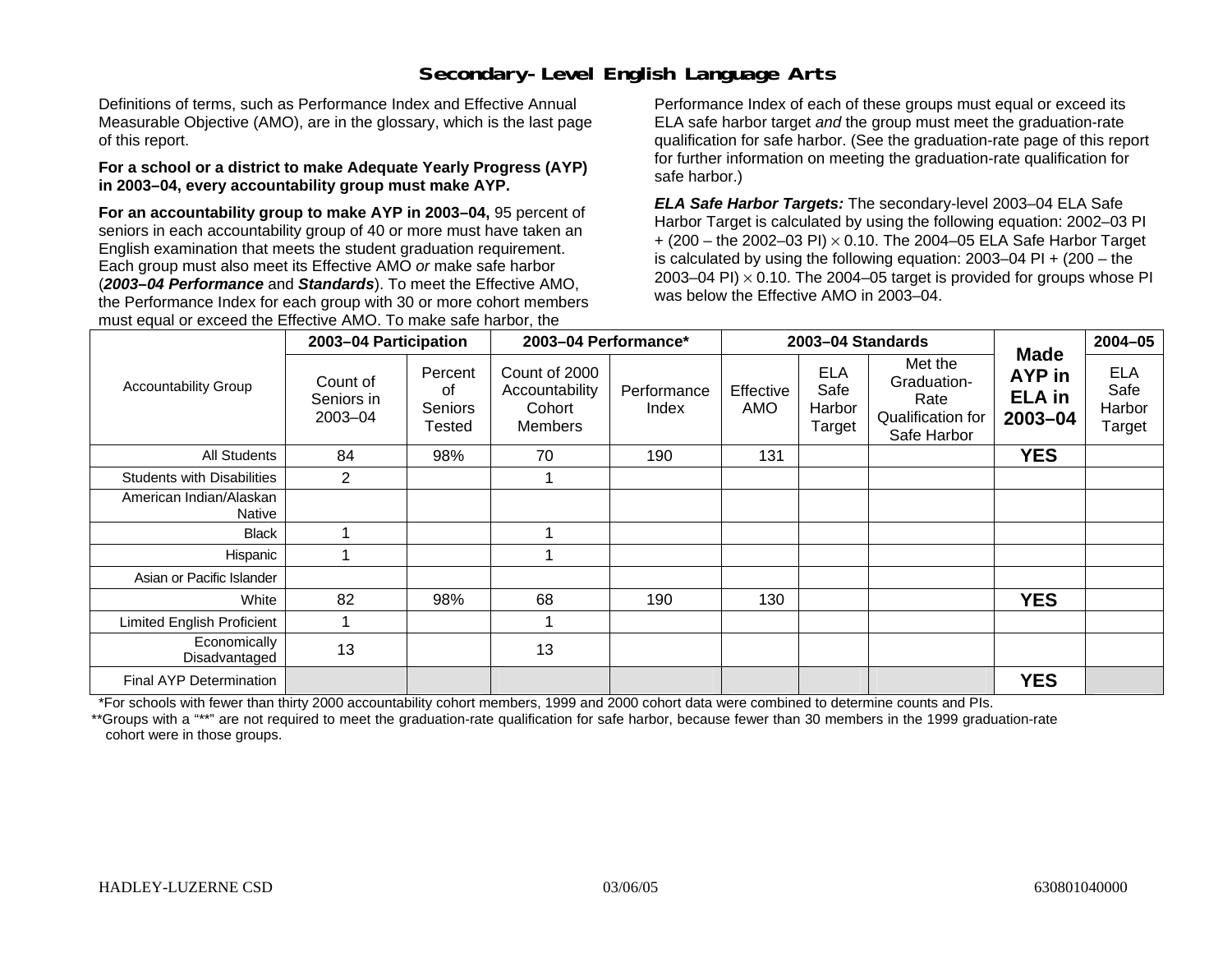## **Secondary-Level Mathematics**

Definitions of terms, such as Performance Index and Effective Annual Measurable Objective (AMO), are in the glossary, which is the last page of this report.

#### **For a school or a district to make Adequate Yearly Progress (AYP) in 2003–04, every accountability group must make AYP.**

**For an accountability group to make AYP in 2003–04,** 95 percent of seniors in each accountability group of 40 or more must have taken a mathematics examination that meets the student graduation requirement. Each group must also meet its Effective AMO *or* make safe harbor (*2003–04 Performance* and *Standards*). To meet the Effective AMO, the Performance Index for each group with 30 or more cohort members must equal or exceed the Effective AMO. To make safe

harbor, the Performance Index of each of these groups must equal or exceed its math safe harbor target *and* the group must meet the graduation-rate qualification for safe harbor. (See the graduation-rate page of this report for further information on meeting the graduation-rate qualification for safe harbor.)

*Math Safe Harbor Targets:* The secondary-level 2003–04 Math Safe Harbor Target is calculated by using the following equation: 2002–03 PI + (200 – the 2002–03 PI) <sup>×</sup> 0.10. The 2004–05 Math Safe Harbor Target is calculated by using the following equation: 2003–04 PI + (200 – the 2003–04 PI)  $\times$  0.10. The 2004–05 target is provided for groups whose PI was below the Effective AMO in 2003–04.

|                                   | 2003-04 Participation             |                                    | 2003-04 Performance*                                        |                      |                  | 2003-04 Standards                |                                                                    |                                                 | $2004 - 05$                      |
|-----------------------------------|-----------------------------------|------------------------------------|-------------------------------------------------------------|----------------------|------------------|----------------------------------|--------------------------------------------------------------------|-------------------------------------------------|----------------------------------|
| <b>Accountability Group</b>       | Count of<br>Seniors in<br>2003-04 | Percent<br>οf<br>Seniors<br>Tested | Count of 2000<br>Accountability<br>Cohort<br><b>Members</b> | Performance<br>Index | Effective<br>AMO | Math<br>Safe<br>Harbor<br>Target | Met the<br>Graduation-<br>Rate<br>Qualification for<br>Safe Harbor | <b>Made</b><br>AYP in<br>Math in<br>$2003 - 04$ | Math<br>Safe<br>Harbor<br>Target |
| <b>All Students</b>               | 84                                | 100%                               | 70                                                          | 176                  | 121              |                                  |                                                                    | <b>YES</b>                                      |                                  |
| <b>Students with Disabilities</b> | $\overline{2}$                    |                                    |                                                             |                      |                  |                                  |                                                                    |                                                 |                                  |
| American Indian/Alaskan<br>Native |                                   |                                    |                                                             |                      |                  |                                  |                                                                    |                                                 |                                  |
| <b>Black</b>                      |                                   |                                    |                                                             |                      |                  |                                  |                                                                    |                                                 |                                  |
| Hispanic                          |                                   |                                    |                                                             |                      |                  |                                  |                                                                    |                                                 |                                  |
| Asian or Pacific Islander         |                                   |                                    |                                                             |                      |                  |                                  |                                                                    |                                                 |                                  |
| White                             | 82                                | 100%                               | 68                                                          | 176                  | 120              |                                  |                                                                    | <b>YES</b>                                      |                                  |
| Limited English Proficient        |                                   |                                    |                                                             |                      |                  |                                  |                                                                    |                                                 |                                  |
| Economically<br>Disadvantaged     | 13                                |                                    | 13                                                          |                      |                  |                                  |                                                                    |                                                 |                                  |
| Final AYP Determination           |                                   |                                    |                                                             |                      |                  |                                  |                                                                    | <b>YES</b>                                      |                                  |

\*For schools with fewer than thirty 2000 accountability cohort members, 1999 and 2000 cohort data were combined to determine counts and PIs.

\*\*Groups with a "\*\*" are not required to meet the graduation-rate qualification for safe harbor, because fewer than 30 members in the 1999 graduation-rate cohort were in those groups.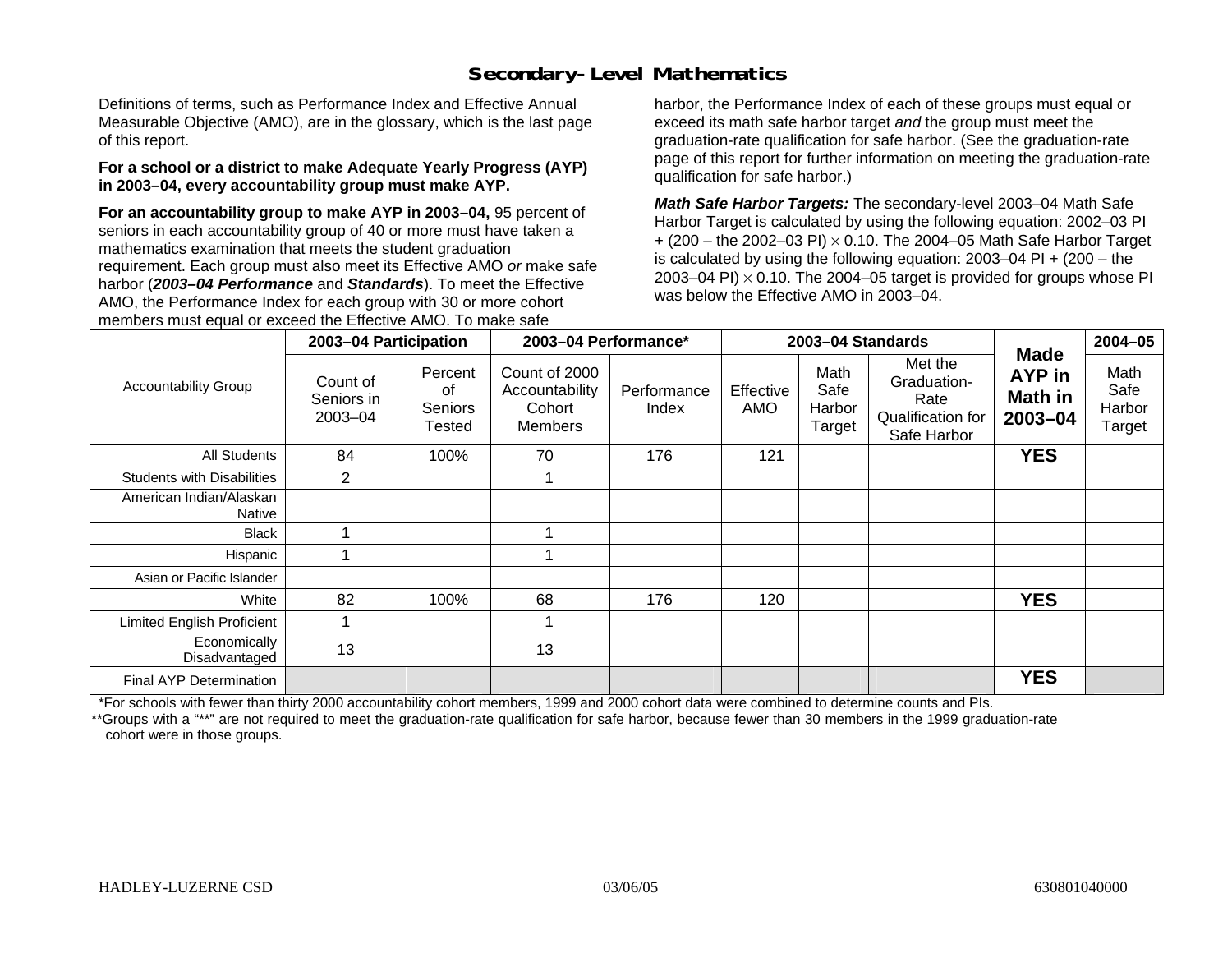### **Graduation Rate**

Definitions of terms, such as Progress Target and Adequate Yearly Progress (AYP), are in the glossary, which is the last page of this report.

*Made AYP in Graduation Rate in 2003–04:* For a school or a district to make AYP in graduation rate, the Percent Earning a Local Diploma by August 31, 2003 for the "All Students" group must equal or exceed the Graduation-Rate Standard or the Graduation-Rate Progress Target.

*Qualification for Safe Harbor in Secondary-Level ELA and Math:* For an accountability group to be considered Qualified for Safe Harbor in Secondary-Level ELA and Math, the Percent Earning a Local Diploma by August 31, 2003 must equal or exceed the Graduation-Rate Standard or the Graduation-Rate Progress Target for that group.

*Graduation-Rate Progress Targets:* The 2003–04 Graduation-Rate Progress Target is calculated by adding one point to the Percent of the 1998 Cohort Earning a Local Diploma by August 31, 2002. The 2004–05 Graduation-Rate Progress Target is calculated by adding one point to the Percent of the 1999 Cohort Earning a Local Diploma by August 31, 2003. This target is provided for each group whose Percent Earning a Local Diploma by August 31, 2003 is below the Graduation-Rate Standard in 2003–04 (55). Groups with fewer than 30 cohort members are not subject to this criterion.

|                                   |                                                                  | 2003-04 Performance                                      |                                 | 2003-04 Standards                         |                                                                         | 2003-04                                                                   | $2004 - 05$                               |
|-----------------------------------|------------------------------------------------------------------|----------------------------------------------------------|---------------------------------|-------------------------------------------|-------------------------------------------------------------------------|---------------------------------------------------------------------------|-------------------------------------------|
| <b>Accountability Group</b>       | Count of<br>1999<br>Graduation-<br>Rate Cohort<br><b>Members</b> | Percent Earning a<br>Local Diploma by<br>August 31, 2003 | Graduation-<br>Rate<br>Standard | Graduation-<br>Rate<br>Progress<br>Target | <b>Made AYP</b><br><u>in</u><br><b>Graduation</b><br>Rate in<br>2003-04 | Qualified<br>for Safe<br>Harbor in<br>Secondary-<br>Level ELA<br>and Math | Graduation-<br>Rate<br>Progress<br>Target |
| All Students                      | 84                                                               | 86                                                       | 55                              |                                           | <b>YES</b>                                                              | <b>YES</b>                                                                |                                           |
| <b>Students with Disabilities</b> | 10                                                               |                                                          |                                 |                                           |                                                                         |                                                                           |                                           |
| American Indian/Alaskan Native    |                                                                  |                                                          |                                 |                                           |                                                                         |                                                                           |                                           |
| <b>Black</b>                      |                                                                  |                                                          |                                 |                                           |                                                                         |                                                                           |                                           |
| Hispanic                          |                                                                  |                                                          |                                 |                                           |                                                                         |                                                                           |                                           |
| Asian or Pacific Islander         |                                                                  |                                                          |                                 |                                           |                                                                         |                                                                           |                                           |
| White                             | 84                                                               | 86                                                       | 55                              |                                           |                                                                         | <b>YES</b>                                                                |                                           |
| Limited English Proficient        |                                                                  |                                                          |                                 |                                           |                                                                         |                                                                           |                                           |
| Economically Disadvantaged        | 15                                                               |                                                          |                                 |                                           |                                                                         |                                                                           |                                           |
| <b>Final AYP Determination</b>    |                                                                  |                                                          |                                 |                                           | <b>YES</b>                                                              |                                                                           |                                           |